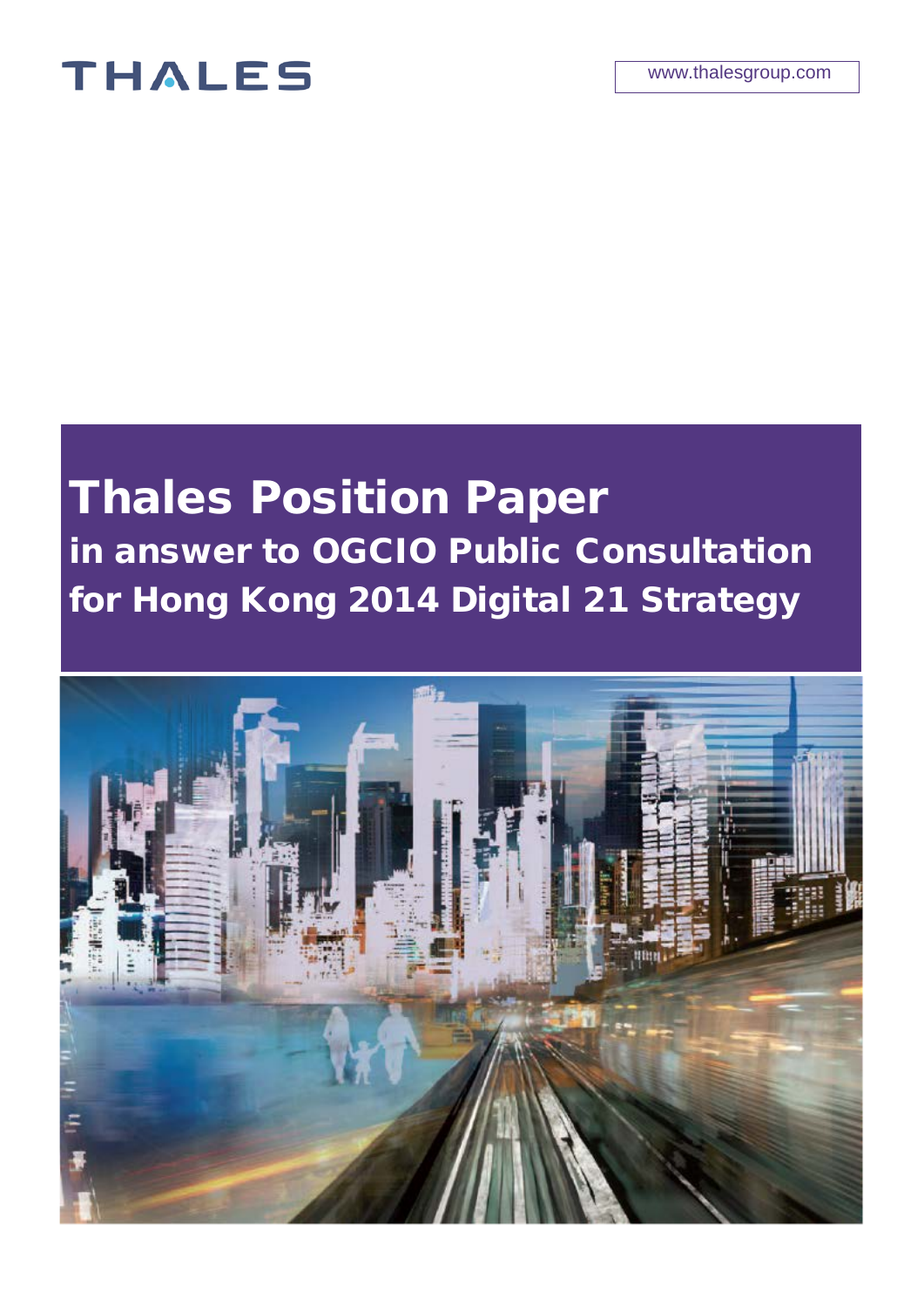**We are pleased to propose our feedbacks in answer to the Digital 21 Strategy Public Consultation unveiled in September 2013 by the Office of the Government Chief information Officer of the Commerce and Economic Development Bureau under the Government of the Hong Kong SAR.**

**Thales supports and encourages Hong Kong strategy to leverage on its excellent ICT infrastructure or on latest technologies to further integrate operations of services to the citizens and to better utilize the massive flows of data available. Integration means added value for both users and operators.** 

**We would like to particularly focus on 2 key areas of application: Mobility and Security.**

**We make ourselves available to work jointly with Hong Kong authorities and local operators to leverage this data and use to support the decision-making process, to anticipate, act and react accordingly to the operating environment. This brings a major competitive advantage, and enables better service to citizens by understanding trends and behaviours, driving engagement and enabling more informed choices.**

**Thales is committed to contribute making a** *smarter Hong Kong* **for** *smarter living***!** 

## A changing world

Running a major city like Hong Kong is an increasingly complex challenge. The high concentration of people poses many challenges, including congestion, pollution and security. But, recent advances in technology that interconnect urban systems open up new opportunities for policymakers and operators. By enhancing urban transportation operation and infrastructure security in a sustainable fashion, Hong Kong should attract new opportunities, improve the quality of life for citizens, and strengthen its position as a leading global destination for business and leisure.

## Thales's answer: Thales VivaCity

World leader in Transport and Security systems, Thales has built an established presence within urban markets, including road, rail, tram, ticketing, passenger-information, supervision and control systems. Now, Thales VivaCity takes city integration to the next stage, with solutions for the smart city that deliver even greater synergies by leveraging concepts such as interoperability, connectivity, and the widespread availability of data. The approach offered by Thales VivaCity is to work together, with city authorities and operators, and implement individually tailored solutions for the smart city, that put the citizen first, drive citizen engagement, enable informed choices, and provide a better quality of life.

## Thales's added value

A key enabler for delivering Smart City benefits is the Thales's ability to harness the power of data through advances in data mining. Analysis of all the data made available by closed integration of systems allows operators and administrators to better plan, operationally and strategically, for the future city development.

Based on all these city wide connected assets, and the emergence of new technologies, Thales offers fully open and interoperable city systems, that provide an urban environment where citizens can travel easily using private or public transport, in cities where they feel safer, in a more eco-friendly environment.



*The StrasMap in use in Strasbourg, France.*

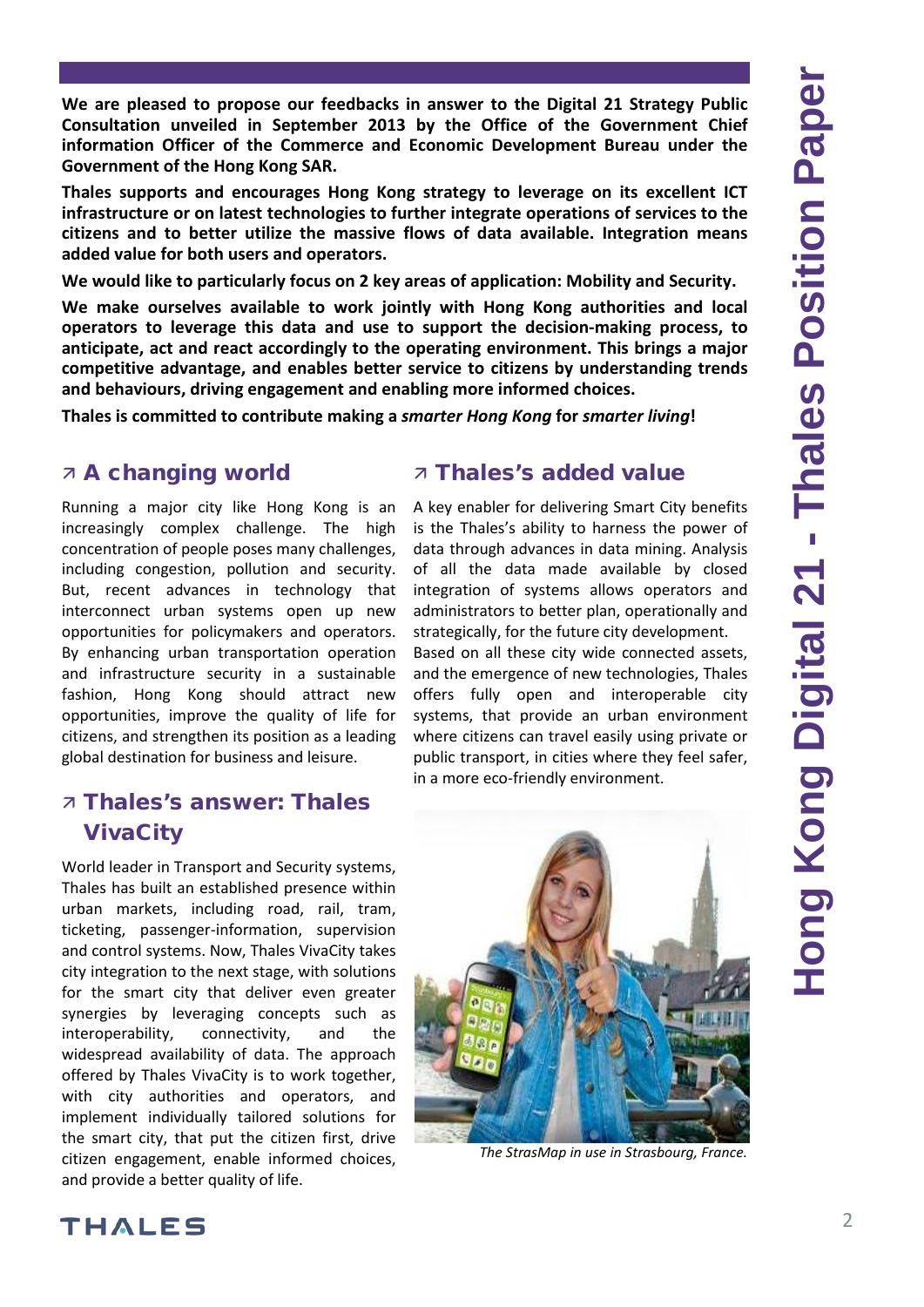## **7 Thales VivaMobility**

Thales VivaMobility builds on today's multimodal transport systems to provide an expanding range of passenger services including reservation, travel information, multi-modal ticketing and route choices, updated in realtime and able to be delivered to any connected device including smart-phone and tablet. Innovations in automatic train control enable measurable reductions in power consumption and emissions, and the automated adjustment of capacity to match peaks in passenger demand. When cars are the only option, freeflow road tolling, and automated traffic control enables traffic flow to be smoothed out throughout the city which results in measurably lower journey times.

As a result, Thales encourages Hong Kong to deliver a seamless integrated transport policy that blurs the boundary between public and private, and which enables greater use of transport modes.

#### **Integrated Road Traffic Management**

High-performance traffic management systems can be crucial to the success of a city planning and transportation policy. The challenge is increasingly being addressed by integrated technology solutions that bring together traffic management, parking and road charging systems.

Thales encourages Hong Kong authorities to further integrate road traffic management that enables city administrators and highway operators to manage traffic, and empowers road users to make informed choices about vehicle use. A central traffic management system should be also utilized as a powerful tool for the city officials to provide a high standard of services to its citizens and decrease significantly traffic congestion and, thus, carbon emissions.

Collecting data from all traffic signals, wayside CCTV cameras and other field detectors and controllers should be made not only to supervise and manage the in-city traffic but also to prioritize trams and buses and, in specific cases, emergency services.

Implementation of specific algorithms analysing vehicles speed and the space between vehicles would also enable congestion prediction and subsequent prevention.

Statistics should be automatically generated and exploited to provide operations and maintenance teams with additional insight being offered by the latest developments in big data and new approaches to business analytics. Consequent analysis will drive them to strategic planning and enhanced usage of their systems and resources.

Dynamic updated road traffic information can be presented in real-time via traffic information road signs indicating travel times, road works and congestion, and of course, integrating this with other systems can also provide complementary information such as real time indication of car park capacities.

Aggregating information and presenting this in real-time to road users through websites and/or mobile apps is crucial to the provision of increased choice. Connected through smartphone, a road user needs to be notified about any traffic disruption, can be proposed an alternative itinerary, or to leave his/her car in a parking and continue by public transportation.

Extending the core traffic management system to other existing or additional systems enables fleet management for public transport to be included, as well as specialist management systems for higher risk routes such as tunnels or bridges.

Last but not least, integrated road traffic management system can be also coupled to a police or first responders operation centre with responsibility for incident detection, videosurveillance, and overseeing the dispatch and management of resources in the field.

#### **"On the move" tolling**

"On the move" or full free-flow electronic tolling will also benefit to Hong Kong citizens and environment: journey time will be shorter (freer traffic flow and fewer bottleneck areas, e.g. in tunnel entrances); roads will be safer (accident likeliness will drop); and, finally, carbon emission will drastically decrease.

The technology enables variable payment schemes to be implemented according to the vehicle type, time of day, or traffic conditions. This approach to managing vehicle entry into the city or specific districts seeks to present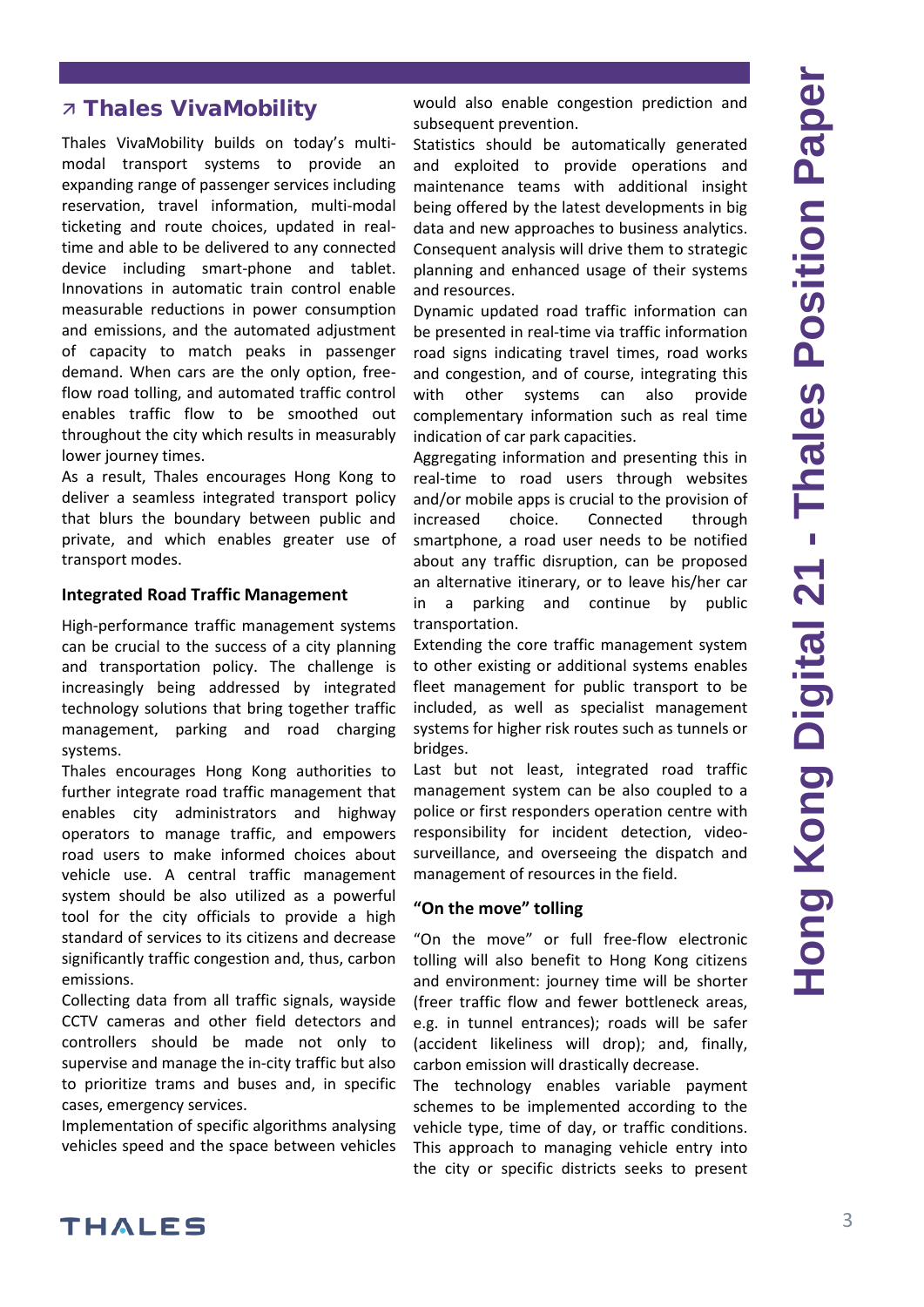road users with a requirement for direct payment according to their use and/or carbon emissions.

This enables an economic sum to be factored into decision-taking when considering whether or not road vehicles are the preferred means of transport within the city centre or specific districts.

#### **Smart Car Parks Systems**

Car use plays an important role in fulfilling the first or last mile. Thales, therefore, encourages Hong Kong authorities to implement smart parking systems.

For instance, "park-&-ride" systems and associated policies should be further implemented. Car users could enjoy the Octopus card to park their vehicle and, then, travel by metro, bus or ferry. Incentives should be offered to ease the adoption and use of park-&-ride systems.

To the same extent, other user-friendly functionalities can be realized, such as identification of parking location and real-time parking slot availability, not only along the road but also through online and mobile applications or tools for parking slots reservation prior to travel.

Typically, the system can link an Octopus card number (or any other identity badge) to a specific vehicle with automatic number plate recognition and vehicle classification. This ensures that car parking transactions are, then, correctly matched against each vehicle entire and leaving the car park. It also enhances security measures and reduces vehicle theft.

Smart car park systems can also be extended to guidance functions to lead the drivers to the closest car park slot.

#### **Pre-requisites for success**

As discussed above, the range of technology solutions available today address the entire need for city centre traffic management, and includes city centre road toll systems, highperformance traffic management systems, car parking systems. But they can only be effective when combined together to ensure the success of a city planning and transportation policy. These solutions need to address several key features which are outlined below.

Interoperable systems enable the closer operation and co-operation between not only the individual road transport systems but also rail, tram, bus, parking and other service operators for multi-mode transport. Interoperability can be achieved through demanding the use of open architectures and standards during system implementation which ensures that not only can new systems be integrated together, but also existing systems can also be included. The result is seamless travel for countless millions of users, and endless opportunities for tighter integration through forward-looking initiatives such as urban park-&-ride.

Solutions need to be designed and implemented to have a minimum additional impact to road users. This impact can be understood in terms of daily operation and also maintenance. Daily operation by road users should be as unobtrusive as possible, and ideally be included within an existing transport framework. This could mean the introduction of free-flow tolling payment systems that do not require traffic to slow to a halt, and therefore maintain traffic flow as far as possible. These features increase "usability" and decrease barriers to adoption. Ease of maintenance should be a designed-in feature that ensures the maximum availability and operational uptime of the system. Features that ensure ease of maintenance could include remote solutions that enable user problems to be addressed quickly and easily at a distance.

Often, as is the case for parking or toll payment systems, payment transactions are being made. The desire from an operational point of view is the make the transaction as quick and easy as possible. But, road users also expect transactions to be secure. Rapid payment may mean the use of vehicle registration plate recognition that requires users to provide personal details including their banking details, or the use of the Octopus card to enable the transaction. To ensure public confidence in the system, road users expect all payments to be secure and all their personal information to be safeguarded. This enables the public to be confident in the knowledge that all users pay their fair share and that their own privacy will be respected.

A key feature of any integrated traffic management system should be the ability to

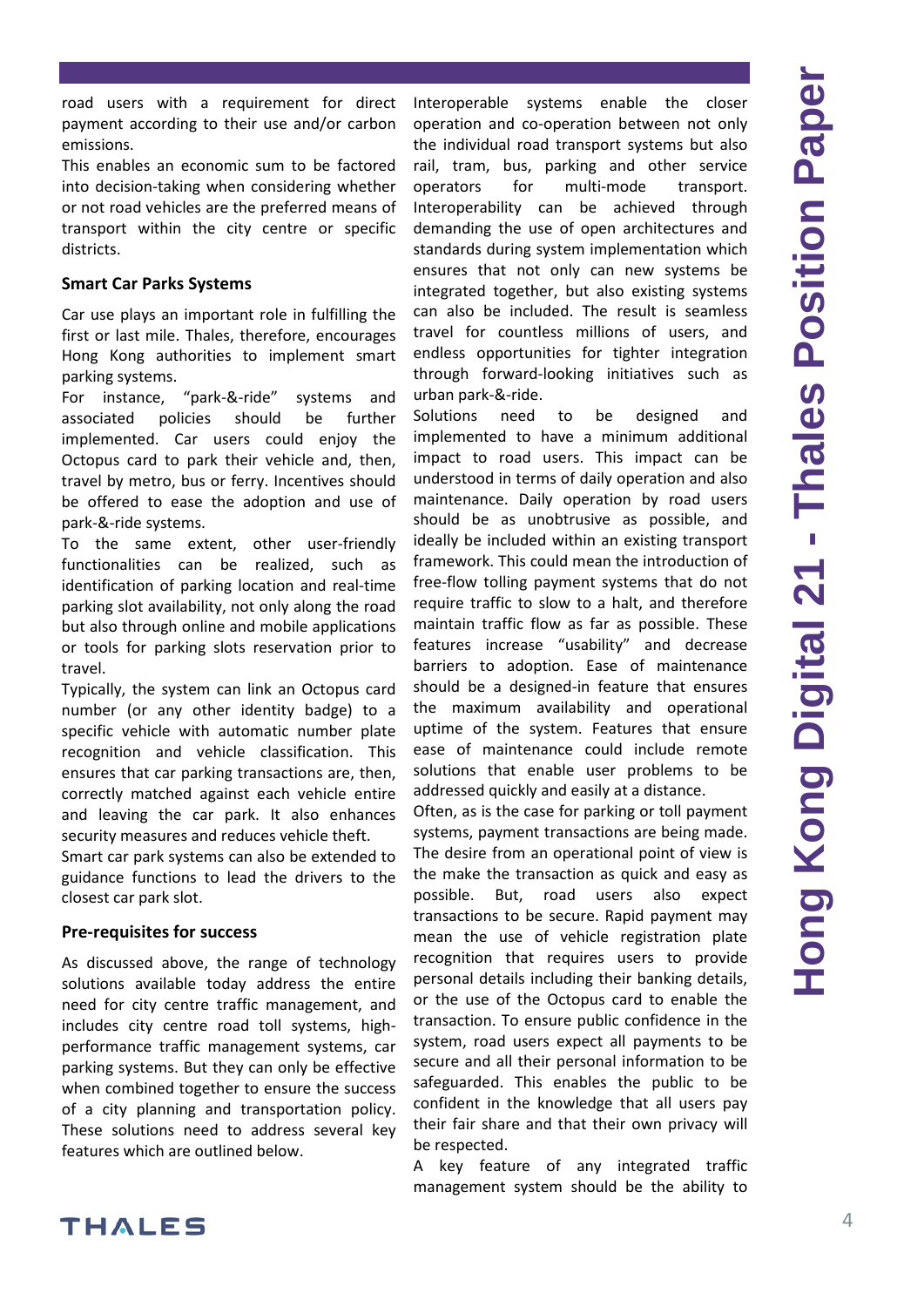demonstrate the improvements delivered following adoption. This is another means to ensuring continued support and provides a means of showing that change has delivered positive results. City dashboards provide a means of delivering this type of information to authorities, operators, and citizens alike, and include global indicators such as air quality, emissions, as well as quantifying subjective improvements such as traffic fluidity by the use of average journey times and traffic density.



## **7 Thales VivaSecurity**

Thales VivaSecurity provides a multi-agency crisis management and control capability, where city authorities effectively coordinate emergency services and civil security forces to efficiently manage their emergency and disaster response. Citizens feel safer, and more secure. This citizen-centric approach to security has been proven to deliver a measurable increase of people security and safety as well as reduction in vandalism, delinquency and criminality -- by as much as 35% since deployment in Mexico City, for example.

Furthermore, bringing together city security agencies with transport authorities, within a single operational control environment, offers an advanced approach to safety and security. Leveraging recent advances in public transport and traffic video surveillance, and passenger or public information announcement systems, provides the ability to effectively address all

safety and security aspects of large event management.

As Hong Kong grows, the need for urban security is steadily rising. City authorities should be driven by the objective to make Hong Kong an even more attractive place to be for citizens, business and tourism.

Hong Kong authorities need to consider the guarantee of the safety and well-being of their citizens, but also and after all, protect city assets.

Key assets are property of primary significance which requires a higher level of protection. This incorporates a diverse range of critical national infrastructures such as ports and airports, museums, prisons, water supply, electricity distribution network, etc.

The interruption of public or private services can have serious consequences on the city security, governance, public health and safety, economy and public confidence.

The security of key assets is crucial for the government and private operators. In case of event, they need to have a quick strategic overview of the situation in order to prevent, identify, protect, respond and recover a full range of hazards. They need to coordinate different security agencies to prevent daily incidents, reduce incident rates and response times, and manage unpredictable crisis situations (e.g. epidemic disease, major pollution) or natural disasters.

Multi-agencies coordination is also a means to make optimum use of city resources in daily operations. An integrated approach to urban security would indeed allow Hong Kong authorities and operators to share technologies, communication infrastructures and citizen services to optimise the use of resources and drive efficiency gains. It helps to keep pace with an increasingly mobile world, manage major events, improve crisis preparedness and make the city more attractive to business and the voting public. Above all it will make Hong Kong smarter and more attractive for all citizens.

#### **Anticipating the changes**

As the Hong Kong population become more and more concentrated in urban corridors, safety and security has become the cornerstone of urban development. For planning broad new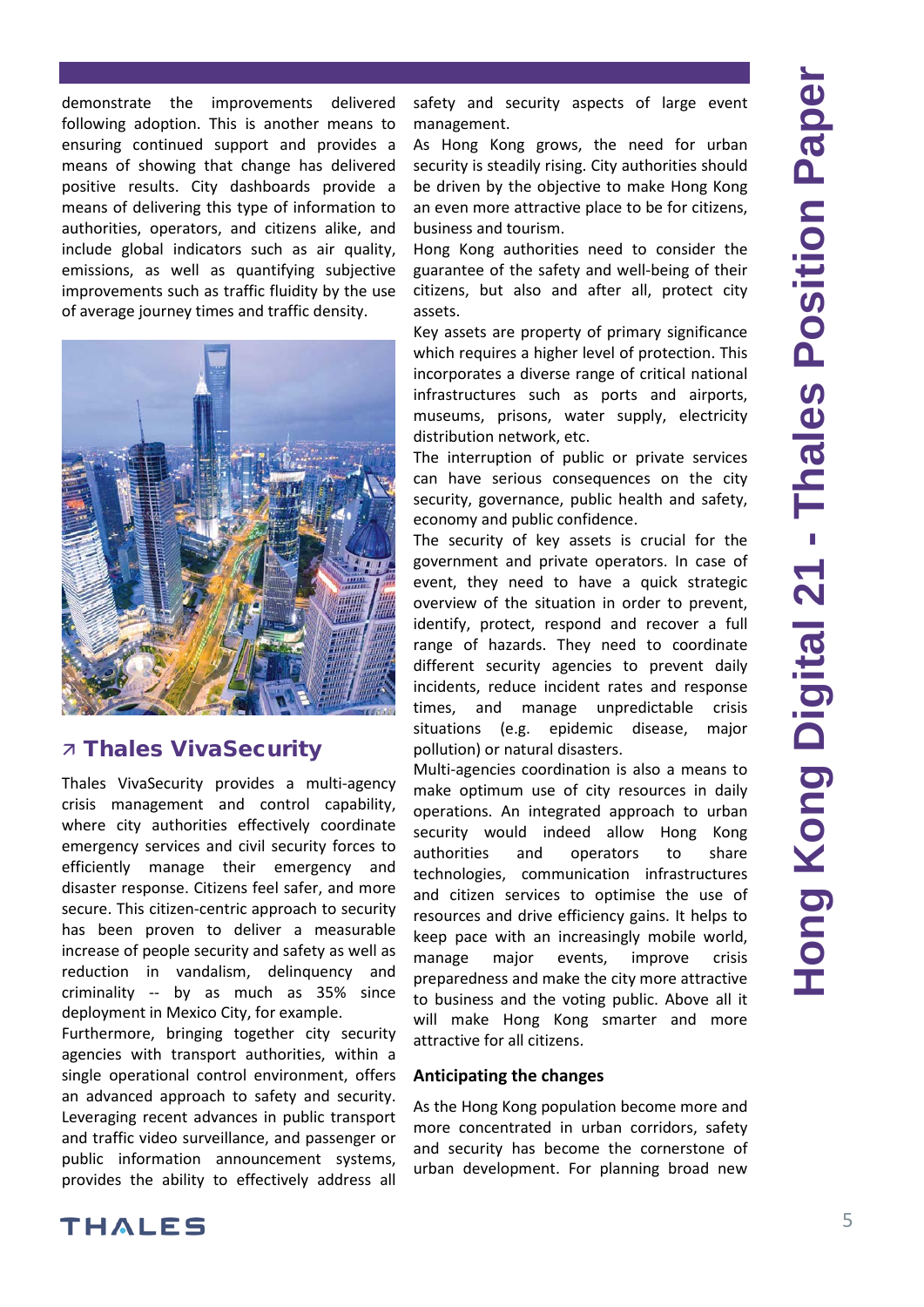urban communities or updating existing infrastructure in smaller spaces, a well-defined urban security master plan is a clear necessity.

To address this imperative, Thales draws on its expertise and global leadership in the security market to provide fully integrated and scalable urban security and safety solutions.

An integrated system with the capacity to fuse data from multi-systems providing global situation awareness and with the capacity to incorporate advanced decision support tools will enable an efficient coordination of day-today operations plan, major events management and provide high-level oversight in crisis situations by allowing multi-agencies coordination.

Integrated systems also allow business intelligence and data analytics. Data from the city's transport, security and other systems is archived and can be analysed to yield greater insight into the changing urban context in order to manage resources and plan future developments.

#### **Modular, scalable solutions**

With the growing number of security threats of different types, there has been a corresponding increase in the systems and technologies that public safety agencies need to manage. Thales recommends the choice of an open, modular approach whereby each control system and functional application operates within a Service Oriented Architecture to deliver capabilities that are useful to one or more security agencies in a wide range of scenarios.

Thales provides a collaborative control and management capability for major event security, crisis management and disaster recovery as well as routine emergency operations. The solution is resilient and adaptable, allowing individual agencies to coordinate their resources with those of other organisations — and even other security systems (public transport, crowd management, etc.) — and review their roles and procedures as their missions evolve or as part of a broader roadmap.

#### **Tailored support packages**

Thales offers a full range of services to help customers define their priorities and describe their concepts of operations, develop the best solutions for their cities and operate them to best effect. Tailored support packages include planning support as well as operational services such as system administration and hosting, additional software development, performance tracking and procedure refinement, hotline support and operator training in immersive environments.

Thales is a recognised expert in virtualisation technologies and secure cloud architectures, providing platform maintenance and cyber protection to support customer-operated services.

City authorities and agencies have access to an open data platform to develop web-based and mobile services, keeping the public informed in real time, remaining transparent and accountable to their stakeholders and sustaining the trust of the citizens they serve and protect.



### Conclusion

Hong Kong authorities' investment in further developing the ICT infrastructure should focus in improving the flow of traffic throughout the city and in seeking to address the seamless integration of public and private operators.

First of all, in the mobility domain, commuters will have the ability to make an increasingly informed choice about their travel, from a range of viable options that includes public or private, rail, road or sea.

In the security domain, bringing together security and public services operators within a single operational control environment will offer an advanced sophisticated approach to manage events from simple incident to major crisis.

Combining the two will be a key driver to make a *smarter Hong Kong* for *smarter Living*.

**THALES**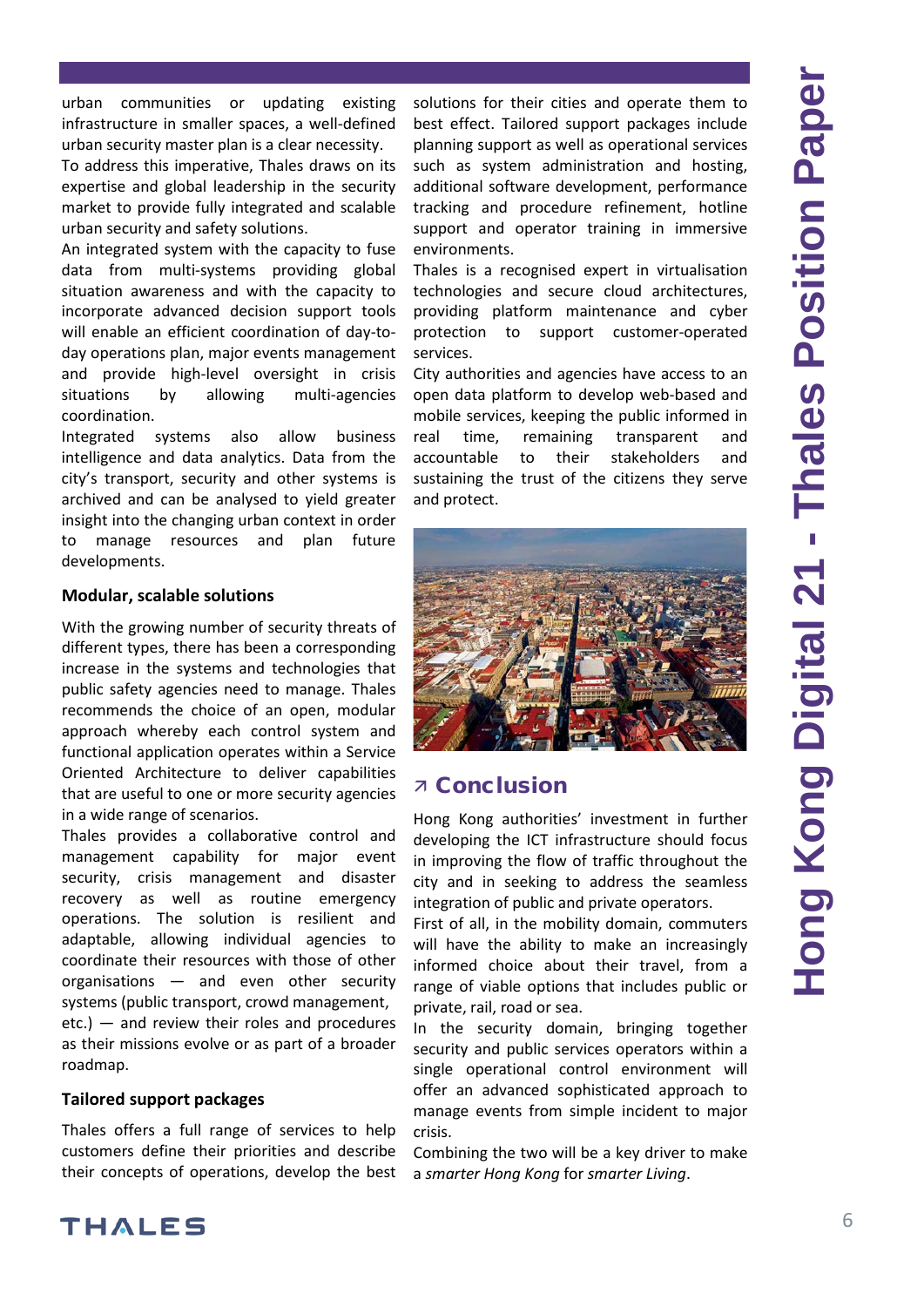## Selected references

### **Mexico City: The world's largest urban security system**

In Mexico City, a megacity of 22 million people, Thales and telecommunications operator Telmex implemented a solution for urban security. Built around the intelligent use of data, with multi-agency coordination, the solution has significantly increased security for Mexico City's population. Emergency response times have shortened on average by a factor of three, crime in the metro has fallen by 80%, car thefts reduced by almost 10%, and criminal activity down by 35% in some areas.



*Mexico City urban security control centre* 

#### **Auckland: A single multi-modal travel pass**

The multi-modal travel pass supplied by Thales makes it easier for passengers to travel around the city, on trains, buses and ferries, with just one single ticket. Passengers are even able to use their mobile phones as contactless travel passes. At the same time, city authorities can manage their transport systems centrally and analyse passenger and transport network statistics so that transport services can be tailored continually to passengers' evolving needs.



*NFC payment enabled in Auckland metro*

#### **Strasbourg: Transforming traffic flow throughout the city**

A city-wide traffic control system delivered by Thales regulates traffic flow, and is also linked to the city's operations support and passenger information system. These systems work effectively together to allocate priority for buses and trams, which encourages greater use of public transport. The automatic traffic information and control system has been extended to manage pedestrian areas and available parking spaces. An application, Strasmap, is available online or as a downloadable app that enables citizens to access up to the minute travel news and information.



*Integrated traffic control centre in Strasbourg* 

#### **Bilbao: EV charge network management**

Use of Electric Vehicles (EV) becomes more practical with the automated charge network management solution developed by Thales, including a back-office management system accessible by users via a website or a downloadable app. This innovative solution means that the EV is a manageable proposition for everyday fleet use, and supports the migration of fleet users towards EV use. This solution has been implemented by the charge infrastructure operator IBIL, a JV between the Basque Government and REPSOL.



*Bilbao Open feet management app and charging point*